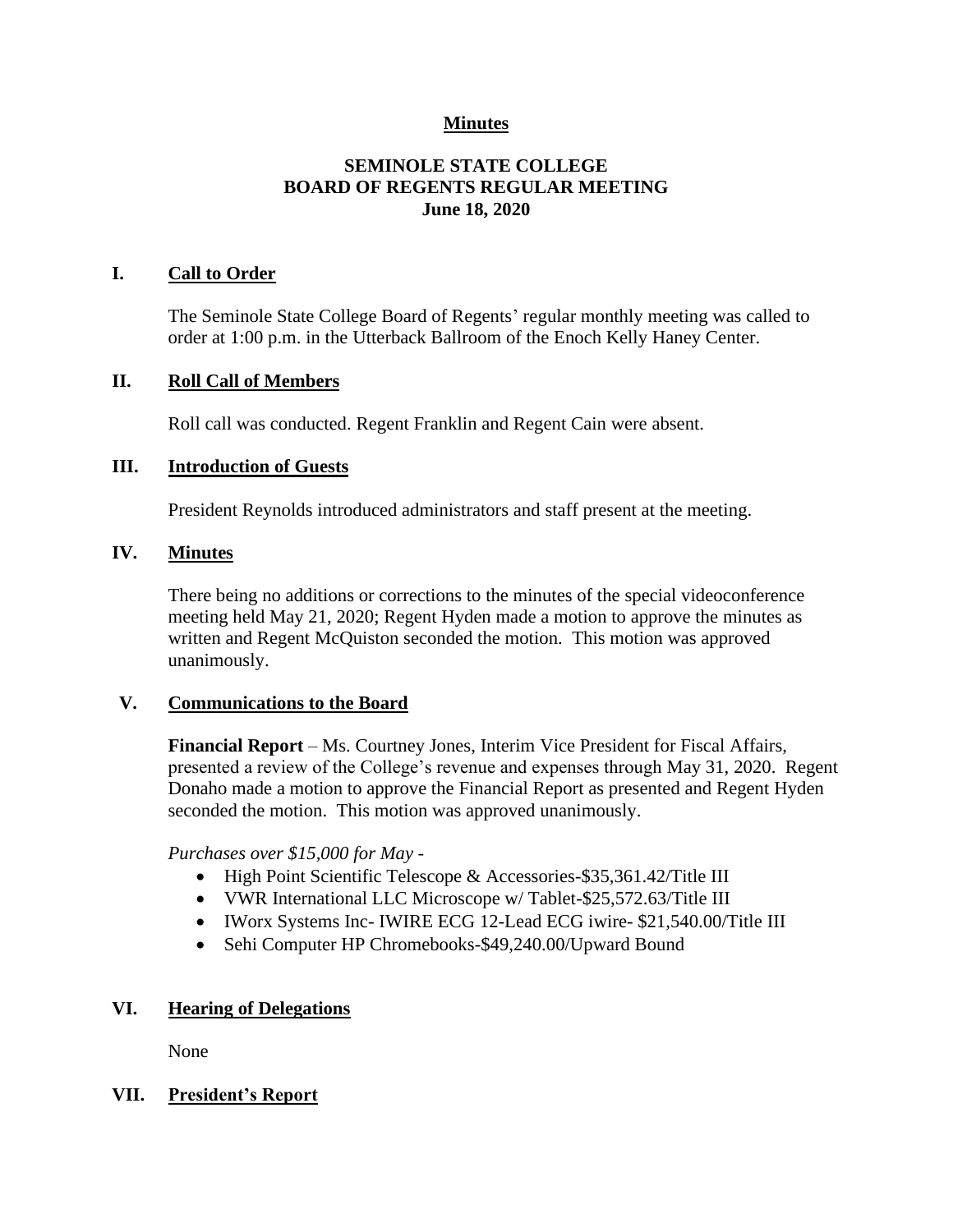Minutes SSC Board of Regents Regular Meeting June 18, 2020 Page 2

> President Reynolds discussed items under the President's Report and the Business portion of the agenda by utilizing a PowerPoint presentation. (See enclosed copy of the PowerPoint presentation)

*Personnel Update* – President Reynolds informed the Board that letters of resignation had been received from Brenda Hudson, Assistant Professor of Nursing and Laurel Gamble, Nursing Instructor. Ms. Sheryl Denton has been hired as a Nursing Instructor. Mrs. Christal Knowles has been promoted to Professor of Social Sciences and Mr. Jeff Cheng has been named, Division Chair, of the Business and Education Division.

*Covid -19 Response* – President Reynolds discussed the campus Covid-19 response.

*Academic Recognitions* – SSC Athletes received academic honors – 47 student athletes and 5 teams recognized

*New Logo* – SSC President Reynolds presented the newly revised SSC logo to the Regents

### **VIII. Business**

**Approval of the FY21 Educational and General Budget** – Interim Vice President Jones presented the Board with a copy of materials for the FY21 budget for review. Interim Vice President Jones highlighted several aspects of this year's budget including upcoming budget cuts for the next fiscal year. Interim Vice President Jones also shared information about appropriations history, revenue history, expenditure history and expenditures by function and object. No increase in tuition or fees was included in the FY21 budget. Interim Vice President Jones and President Reynolds recommended approval of the FY21 Educational and General Budget. Regent McQuiston made a motion to approve the FY21 Educational and General Budget as presented and Regent Hyden seconded this motion. Roll call was as follows: Donaho, yes; Hyden, yes; McQuiston, yes; Morgan, yes.

### **IX. Consent Agenda**

Regents were presented information concerning items on the Consent Agenda. President Reynolds recommended approval of these items. Regent Donaho made a motion to approve the Consent Agenda items and Regent McQuiston seconded the motion. Roll call was as follows: Donaho, yes; Hyden, yes; McQuiston, yes; Morgan, yes.

Consent agenda items included:

FY21 Agreements:

- Oiler Park Lease \$1
- D2L/Brightspace for Online Course Delivery

# **X. Adjournment**